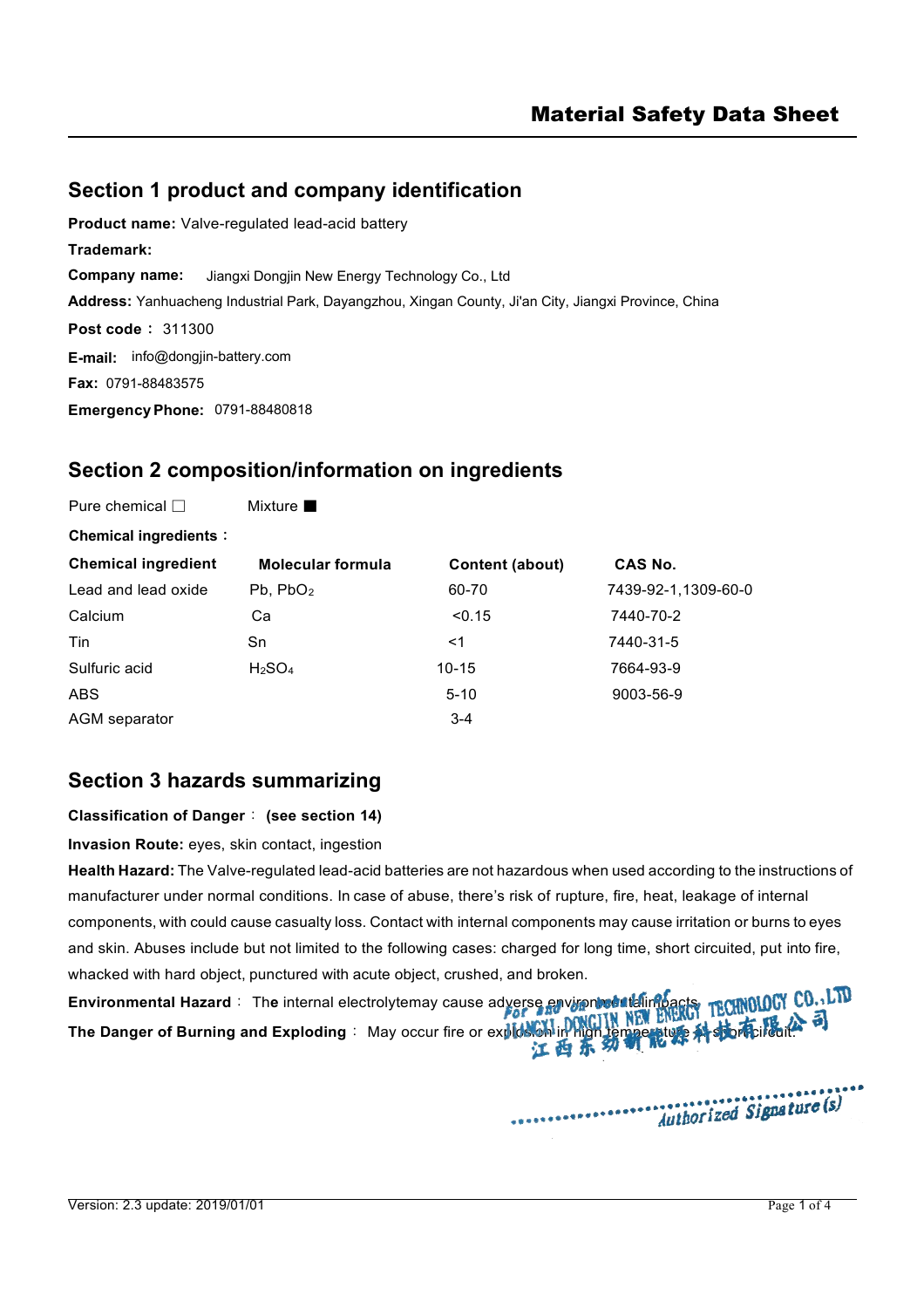## **Section 4 first-aid measures**

**The valve-regulated lead-acid batteries are not hazardous with eye and skincontact under normal circumstance. In case of internal hazardous substanceleaking, following measures should be taken ifbody parts contact with these substance:**

## **AFTER SKIN CONTACT:**

In case of contact, immediately wash skin with soap and copious amounts of water.

## **AFTER EYE CONTACT:**

In case of contact, flush eyes with clean water for 15 minutes while lifting eyelids.Get prompt medical attention.

### **AFTER INHALATION:**

If inhaled, remove to fresh air. If not breathing give artificial respiration. If breathing is difficult, give oxygen.

## **AFTER INGESTION:**

If swallowed, wash out mouth with water provided person is conscious. Call a physician.

# **Section 5 fire-fighting measures**

**Characteristics of Hazard** : Toxic fumes; gases or vapors may evolve on burning.

### **Hazardous Combustion Products**: **CO**, **CO2, acid, hydrogen and oxygen gas**

**Fire-extinguishing Methods and Extinguishing Media**: Carbon dioxide, dry chemical powder, or appropriate foam **Attention in Fire-extinguishing**: The Firemen should put on antigas masks and full fire-fighting suits.

## **Section 6 accidental release measures**

When leakage of batteries happens, liquid could be absorbed with sands, earth, or other inert substance, and the contaminated area should be ventilated meantime. Damaged batteries that are not hot or burning should be placed in a sealed plastic bag or container.

# **Section 7 handling and storage**

**Handling:** don't handling the batteries in manner that allows terminals to short circuit **Storage:** Store and used far away from heat, sparks, open flame, orother heat ignition sources, and under room temperature(<30℃) in ventilating and dehumidifying environments

# **Section 8 exposure controls/personal protection & state of TECHNOLOGY CO.,LTD**<br>Section 8 exposure controls/personal protection 西东劲新能源科技有限公司

**Maximum Allowable Concentration:** No Standard available

**Engineering Controls:** no engineering controls are required for handling batteries that have not been damaged.

For and on behalf of

Personal protective equipments for damaged batteries should include chemical resistant gloves and safety glasses...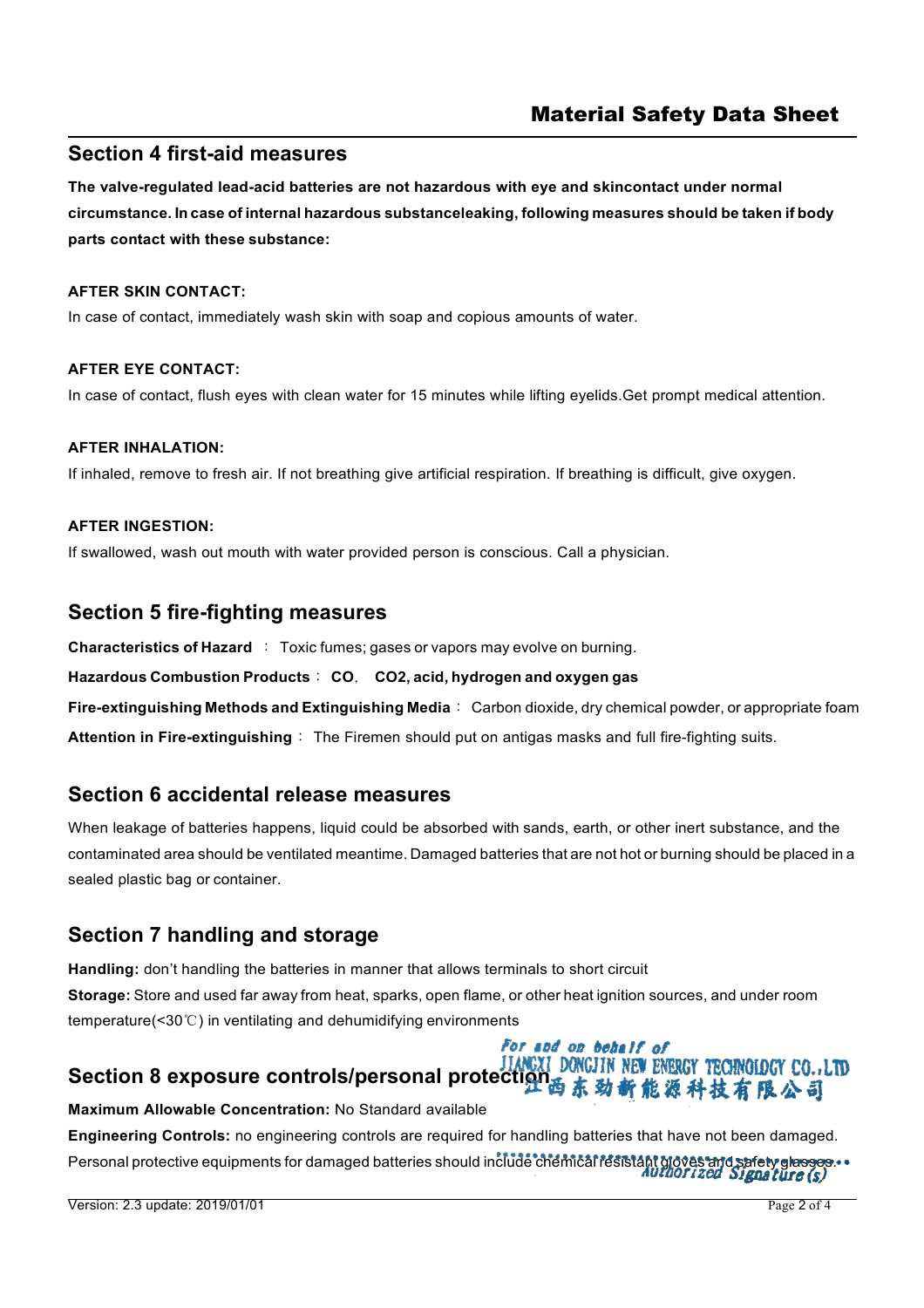# **Section 9 Physical and Chemical Properties**

**Not applicable**

## **Section 10 stability and reactivity**

**Stability** : Stable under normal temperatures and pressures. **Incompatibility** : oxidizing agents **Conditions to Avoid**: Heat and open flame, short circuit, and water **Hazardous polymerization**: Will not occur **Decomposition Products**: **CO**, **CO2 , acid, hydrogen and oxygen gas**

# **Section 11 toxicological information**

This product does not elicit toxicological properties during routine handling and use.

# **Section 12 ecological information**

**Ecological toxicity**:**N/A**

**Biodegradability**: **N/A**

**Non-biodegradability**:**N/A**

**Other hazardous:** The internal electrolyte may cause adverse environmental impacts

# **Section 13 disposal**

**Waste Treatment**: Recycle or dispose of in accordance with government , state & local regulations.

**Attention for Waste Treatment**: Deserted batteries couldn't be treated as ordinary trash. Couldn't be thrown into fire or placed in high temperature. Couldn't be dissected, pierced, crushed or treated is militimeted weapon of the 江西东劲新能源科技有限公司

# **Section 14 transport information**

**Proper shipping name:** N/A **Packing group**: N/A

......... Authorized Signature (s)